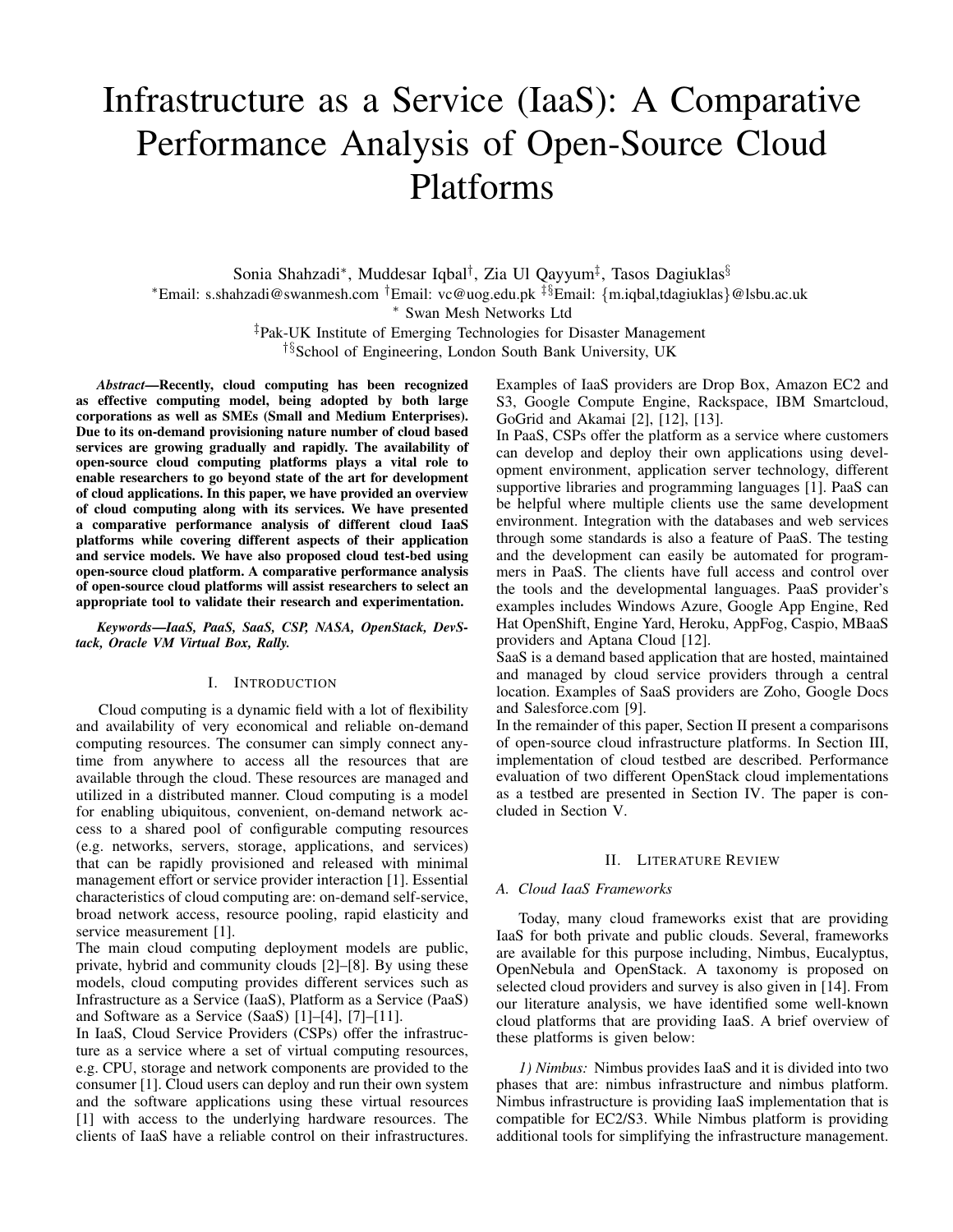It is mostly considered for scientific cloud computing solutions  $[15]$ .

*2) Eucalyptus:* Eucalyptus provides IaaS for private cloud. It has following five components [16], [6], [17]:

- *Cloud Controller (CLC):* It manages the virtual resources.
- *Cluster Controller (CC):* It controls the execution of VMs.
- *Storage Controller (SC):* It provides storage system which is called walrus.
- *Elastic Block Storage (EBS):* It provides Amazon EBS semantics support.
- *Node Controller (NC):* It controls VM activities including VM termination and VM execution.

*3) OpenNebula:* OpenNebula is an open source IaaS toolkit [18]. It can deal dynamic resource needs, snapshotting and live migration [6]. It supports different access interfaces, including OCCI service interface, REST-based interfaces and emerging cloud API standards.

*4) OpenStack:* OpenStack provides IaaS for private and public clouds. OpneStack is a combination of multiple opensource projects to develop your own cloud infrastructure and it is initiated by Rackspace and NASA in 2010 [19]. OpenStack main characteristics are: scalable, compatible and flexible, and open source [13]. It exploits various open-source projects and manages both compute and storage resources in the cloud [20]. OpenStack has mainly following components: Keystone (Authentication Service), Glance (Image Service), Nova (Compute Service), Neutron (Network Service) Horizon (Dashboard Service), Cinder (Block Storage) and Swift (Object Storage) [21], [16], [22], [23].

*5) CloudStack:* CloudStack originally developed by cloud.com in 2010 under GPL v3 license. In 2011, Citrix purchased Cloud.com and later on, in 2012, its license changed into Apache 2.0 when Citrix donated CloudStack to the Apache Software Foundation [16]. It consists of the following components [3], [16].

- *Pods:* Hardware configuration into a form of clusters and a pod can be consist of one or more clusters.
- *Clusters:* A group of multiple identical hosts and specifies for primary storage.
- *Primary Storage:* Used in each cluster for host VM instances.
- *Secondary Storage:* Used for VM images and snapshots storage.
- *Availability Zones:* Used to represent geographical locations which are helpful for VM allocation.

*6) AbiCloud:* AbiCloud provides IaaS and mainly it consists of following three components [3], [4]:

- *AbiCloud Server:* Used for computer management.
- *AbiCloud Web Services (WS):* Used to manage virtual applications.

• *Virtual System Monitor (VWS):*Used to monitor virtual infrastructure.

*7) XEN Cloud Platform (XCP):* XCP is an open-source solution for server virtualization and cloud computing platform includes the XEN hypervisor [24]. It doesn't provide a complete cloud infrastructure solution, but it is helpful for cloud management system [25].

## *B. Comparison of IaaS Frameworks*

In order to get comparison of these platforms, we have derived certain assessment criteria from different cloud features e.g. structure, supported cloud models and programming languages. To perform networking tasks in cloud computing is also a significant part so it's essential to understand which network service is offered in each platform. Another important aspect is to check these platform compatibility with other hypervisors, and CSP's as well as scalability, load balancing and fault-tolerance. In Table I, we have done some features comparison that is derived from literature analysis [3], [4], [6], [15]–[18], [24]–[36]. The comparison provides the knowledge and understanding which makes it much easier for users, developers and the administrator's to choose the best suited framework that is compatible for their environment. Therefore, the presented review covers different characteristics and implementation aspects to help in developing better understanding of these platforms.

#### III. IMPLEMENTATION OF CLOUD TESTBED

In this section we have selected two of the OpenStack implementations i.e. deployment using DevStack and native 3-tier OpenStack deployment. Many researchers use DevStack to quickly create an OpenStack development environment for experimentation, whereas 3-tier OpenStack implementations are used for production of IaaS platform to implement as a research testbed to perform a performance comparison analysis. Using DevStack to substitute the OpenStack implementation can produce different results using the deployment environment. This comparative performance analysis will enable researchers to understand this difference among both the options available for testbed deployment in terms of their performance in lab environment for experimentation. Following tools are used to develop these testbeds.

- Cloud IaaS Platform: OpenStack and DevStack.
- Host OS: Ubuntu Server 14.04.
- Hypervisor: Oracle VM Virtual Box.

#### IV. PERFORMANCE EVALUATION

We have used Rally benchmark tool to measure the performance of different cloud services to test and verify the scalability of cloud. Although, DevStack is not applicable for production environment, but if a user want to deploy a mini private cloud to seek certain cloud performance tests, then this work is beneficial for the purpose where user can get an indication on how well these cloud platform services can perform in different environments and use-cases. Furthermore, it will help the researchers to choose the right platform to setup their testbed in order to validate their hypothesis. We have performed test using same scenarios configuration for both testbeds to generate the results.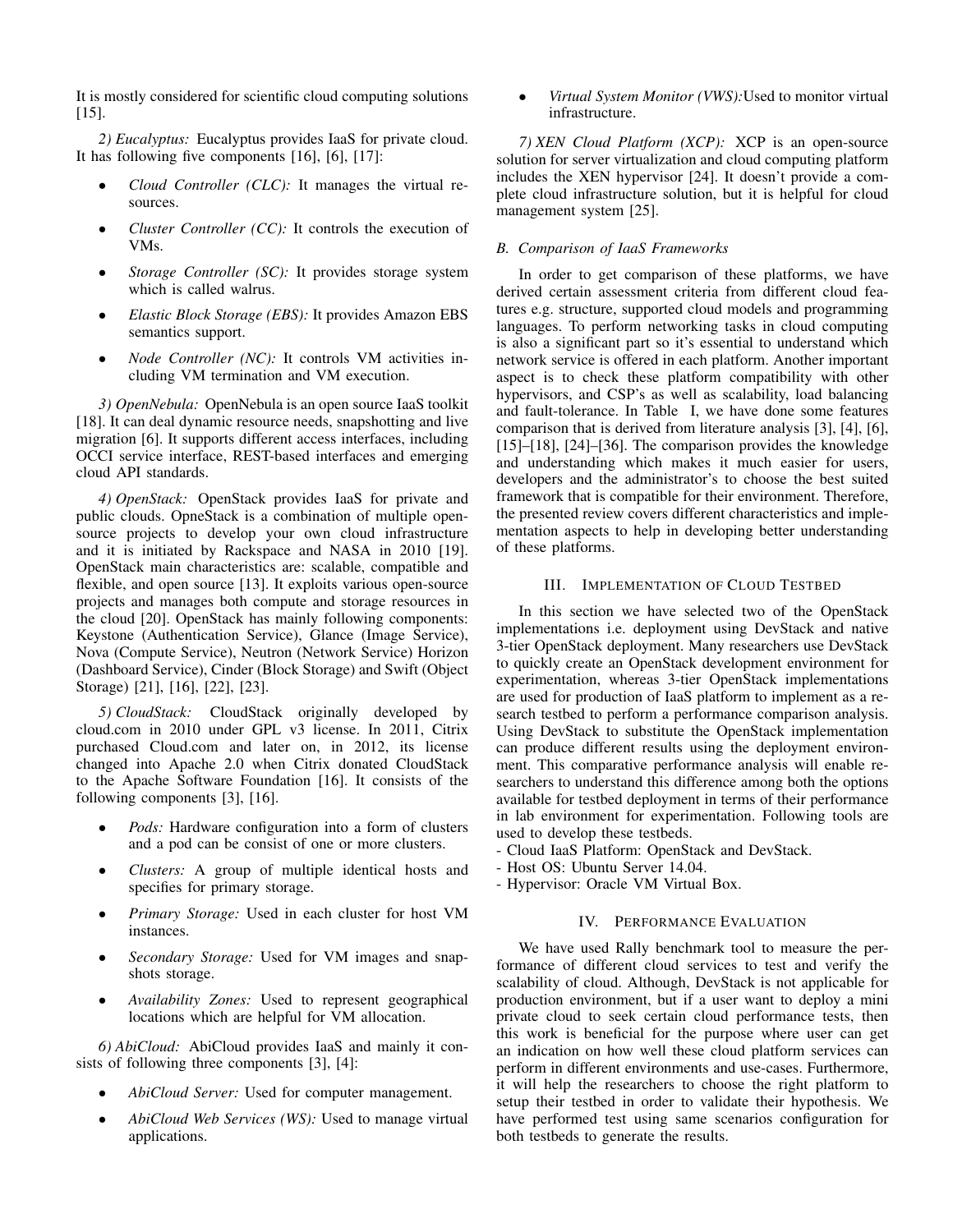**Scenario 1:** In scenario 1, we have run 100 iterations with 8 atomic actions to measure certain keystone services correctness and performance. As, shown in Figure 1, x-axis represents number of iterations while the y-axis represents the total duration times to complete the specific iteration in seconds and maximum time is 64.95 (sec) in DevStack case while 19.21 (sec) in OpenStack. As, this show that OpenStack performance is much better than as compare to DevStack in terms of keystone services.



Figure 1. Charts for each Atomic Action in Scenario-1

*Scenario 2:* In scenario 2, we have run 100 iterations with 2 atomic actions to measure certain glance services correctness and performance. As, shown in Figure 2, x-axis represents number of iterations while the y-axis represents the total duration times to complete the specific iteration in seconds and maximum time is 87.88 (sec) in DevStack case while 44.90 (sec) in OpenStack. As, this scenario also show that OpenStack performance is much better than as compare to DevStack in terms of creating and listing images.

**Scenario 3:** In scenario 3, we have run 100 iterations with single atomic actions to measure specific nova service correctness. As, shown in Figure 3, x-axis represents number of iterations while the y-axis represents the total duration times to complete the specific iteration in seconds and maximum time is 27.90 (sec) in DevStack case while 2.63 (sec) in OpenStack. As, this scenario also show that OpenStack performance is much better than as compare to DevStack while listing hypervisors.

*Analysis of results* After observing these scenarios performance, we conclude that although DevStack installer provides quick deployment of OpenStack and it's also much easier to deploy as compare to manual solution but its performance and response time of cloud services is much slower as compare to native OpenStack approach. As, we have tested multiple scenarios from different OpenStack services (e.g. Keystone, Glance, Nova) but response time in each scenario of DevStack is much lower than manual OpenStack. The results shows a noticeable difference in performance for both the testbed platforms which we believe will help the researchers to select

Charts for each Atomic Action of devStack







Figure 2. Charts for each Atomic Action in Scenario-2





Figure 3. Charts for each Atomic Action in Scenario-3

the most appropriate platform for their testbed deployments.

#### V. CONCLUSION AND FUTURE WORK

Although many cloud platforms are available for both academic and industrial deployments but selecting a most appropriate platform based on user requirements is major challenge. This paper presents a detailed comparison of these platforms while covering different deployment aspects and characteristics such as architecture, networking, supported platforms, hypervisors and languages. Although, each of these platforms has its own strengths and limitations but the presented comparison will help the researchers to select most appropriate platform as per requirement. In this paper, we have also implemented open-source cloud testbed using both 3-tier OpenStack and DevStack platforms and presented performance comparison for both implementations using different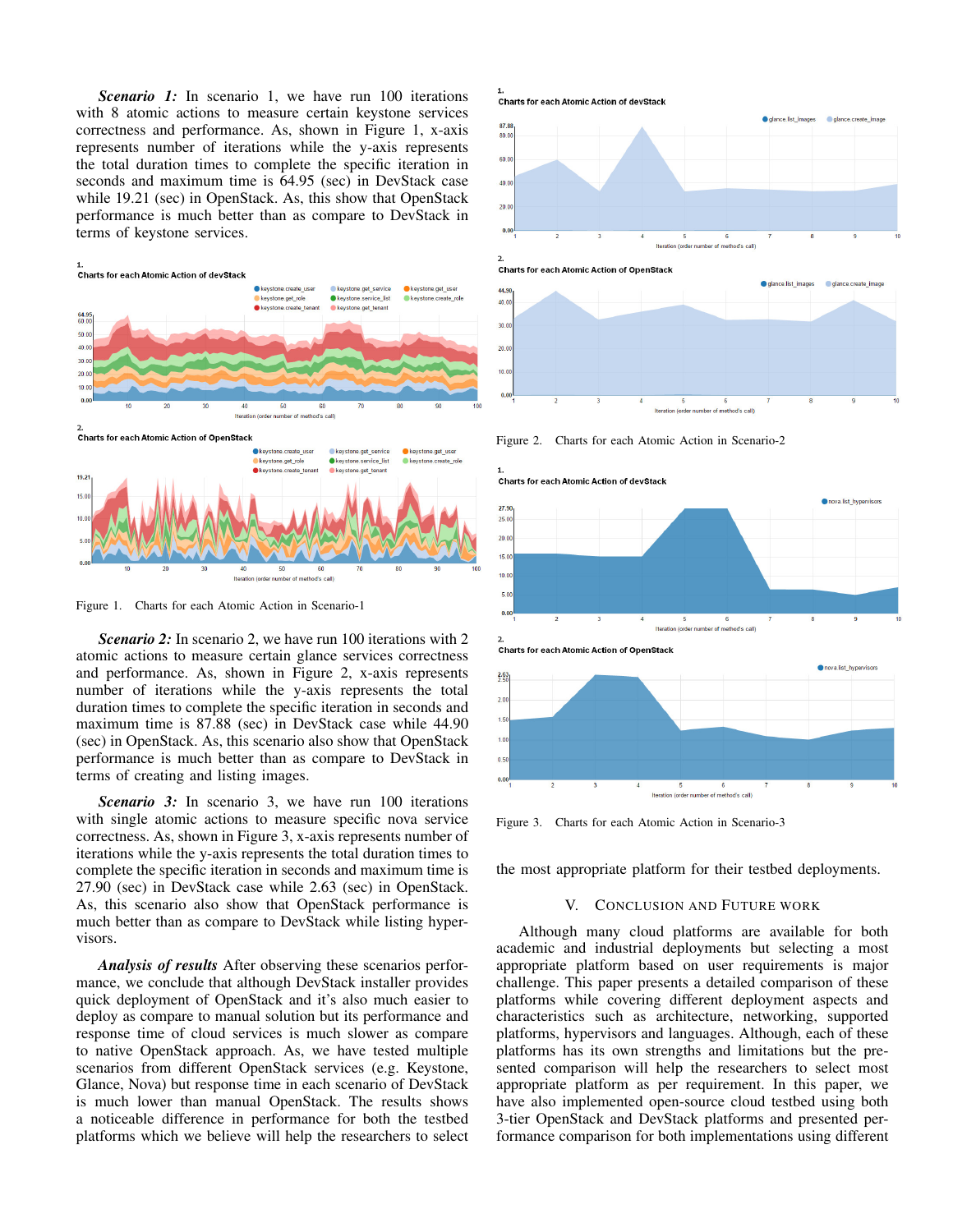services scenarios. The results shows that the performance of OpenStack 3-tier implementation is much better as compare to auto deployment method using DevStack. Therefore, the experimentation performed on both the tools using the same hardware and test scenarios may produce different results, which is not acceptable to validate a research hypothese in most of the cases and may raise concerns.

In future work, we will explore the use of light-weight container approaches which is a rapidly growing area of research. We plan to study the performance aspects of using containers and compare it with virtual machines to provide cloud services.

#### ACKNOWLEDGMENT

The presented work is being undertaken in the context of the "Self-OrganizatioN towards reduced cost and eNergy per bit for future Emerging radio Technologies" with contract number 734545. The project has received research funding from the H2020-MSCA-RISE-2016 European Framework Program.

#### **REFERENCES**

- [1] P. Mell and T. Grance, "The nist definition of cloud computing," 2011.
- [2] S. N. R. J. S. Vanishree and P. Karthick, "A prototype for private cloud implementation using open-source platform,"
- [3] J. Peng, X. Zhang, Z. Lei, B. Zhang, W. Zhang, and Q. Li, "Comparison of several cloud computing platforms," in *Information Science and Engineering (ISISE), 2009 Second International Symposium on*, pp. 23– 27, IEEE, 2009.
- [4] S. Wind, "Open source cloud computing management platforms: Introduction, comparison, and recommendations for implementation," in *Open Systems (ICOS), 2011 IEEE Conference on*, pp. 175–179, IEEE, 2011.
- [5] M. Armbrust, A. Fox, R. Griffith, A. D. Joseph, R. Katz, A. Konwinski, G. Lee, D. Patterson, A. Rabkin, I. Stoica, *et al.*, "A view of cloud computing," *Communications of the ACM*, vol. 53, no. 4, pp. 50–58, 2010.
- [6] G. Von Laszewski, J. Diaz, F. Wang, and G. C. Fox, "Comparison of multiple cloud frameworks," in *Cloud Computing (CLOUD), 2012 IEEE 5th International Conference on*, pp. 734–741, IEEE, 2012.
- [7] R. Buyya, S. Pandey, and C. Vecchiola, "Cloudbus toolkit for marketoriented cloud computing," in *IEEE International Conference on Cloud Computing*, pp. 24–44, Springer, 2009.
- [8] Q. Zhang, L. Cheng, and R. Boutaba, "Cloud computing: state-of-the-art and research challenges," *Journal of internet services and applications*, vol. 1, no. 1, pp. 7–18, 2010.
- [9] A. Marinos and G. Briscoe, "Community cloud computing," in *Cloud Computing*, pp. 472–484, Springer, 2009.
- [10] C. Vecchiola, S. Pandey, and R. Buyya, "High-performance cloud computing: A view of scientific applications," in *Pervasive Systems, Algorithms, and Networks (ISPAN), 2009 10th International Symposium on*, pp. 4–16, IEEE, 2009.
- [11] D. Durkee, "Why cloud computing will never be free," *Queue*, vol. 8, no. 4, p. 20, 2010.
- [12] H. BH, L. Suresh, and K. Radhika, "A survey on cloud computing," *INTERNATIONAL JOURNAL OF MATHEMATICS*, vol. 1, no. 11, 2013.
- [13] O. Sefraoui, M. Aissaoui, and M. Eleuldj, "Openstack: toward an open-source solution for cloud computing," *International Journal of Computer Applications*, vol. 55, no. 3, 2012.
- [14] R. Prodan and S. Ostermann, "A survey and taxonomy of infrastructure as a service and web hosting cloud providers," in *Grid Computing, 2009 10th IEEE/ACM International Conference on*, pp. 17–25, IEEE, 2009.
- [15] M. Mahjoub, A. Mdhaffar, R. B. Halima, and M. Jmaiel, "A comparative study of the current cloud computing technologies and offers," in *Network Cloud Computing and Applications (NCCA), 2011 First International Symposium on*, pp. 131–134, IEEE, 2011.
- [16] A. Beloglazov, S. F. Piraghaj, M. Alrokayan, and R. Buyya, "Deploying openstack on centos using the kvm hypervisor and glusterfs distributed file system," *University of Melbourne*, 2012.
- [17] G. Raj, C. Kapoor, and D. Singh, "Comparative cloud deployment and service orchestration process using juju charms,"
- [18] X. Wen, G. Gu, Q. Li, Y. Gao, and X. Zhang, "Comparison of opensource cloud management platforms: Openstack and opennebula," in *Fuzzy Systems and Knowledge Discovery (FSKD), 2012 9th International Conference on*, pp. 2457–2461, IEEE, 2012.
- [19] "OpenStack." http://www.openstack.org. Accessed: 2017-01-01.
- [20] A. Corradi, M. Fanelli, and L. Foschini, "Vm consolidation: A real case based on openstack cloud," *Future Generation Computer Systems*, vol. 32, pp. 118–127, 2014.
- [21] F. Wuhib, R. Stadler, and H. Lindgren, "Dynamic resource allocation with management objectives—implementation for an openstack cloud," in *Network and service management (cnsm), 2012 8th international conference and 2012 workshop on systems virtualiztion management (svm)*, pp. 309–315, IEEE, 2012.
- [22] R. Kumar, "Openstack juno release includes features of nfv, big data," *Nova*, vol. 1, p. 21, 2010.
- [23] T. Yanagawa, "Openstack-based next-generation cloud resource management," *Fujitsu Sci. Tech. J*, vol. 51, no. 2, pp. 62–65, 2015.
- [24] M. Bist, M. Wariya, and A. Agarwal, "Comparing delta, open stack and xen cloud platforms: A survey on open source iaas," in *Advance Computing Conference (IACC), 2013 IEEE 3rd International*, pp. 96– 100, IEEE, 2013.
- [25] T. Cordeiro, D. Damalio, N. Pereira, P. Endo, A. Palhares, G. Gonçalves, D. Sadok, J. Kelner, B. Melander, V. Souza, *et al.*, "Open source cloud computing platforms," in *Grid and Cooperative Computing (GCC), 2010 9th International Conference on*, pp. 366–371, IEEE, 2010.
- [26] Q. Huang, C. Yang, K. Liu, J. Xia, C. Xu, J. Li, Z. Gui, M. Sun, and Z. Li, "Evaluating open-source cloud computing solutions for geosciences," *Computers & Geosciences*, vol. 59, pp. 41–52, 2013.
- [27] N. G. Bachiega, H. P. Martins, R. Spolon, M. A. Cavenaghi, R. S. Lobato, and A. Manacero, "Open source cloud computing: Characteristics and an overview," in *Proceedings of the International Conference on Parallel and Distributed Processing Techniques and Applications (PDPTA)*, p. 237, The Steering Committee of The World Congress in Computer Science, Computer Engineering and Applied Computing (WorldComp), 2013.
- [28] H. A. Albaroodi, S. Manickam, and M. F. Aboalmaaly, "The classification and arts of open source cloud computing: A review," *Advances in Information Sciences and Service Sciences*, vol. 5, no. 16, p. 16, 2013.
- [29] F. Meireles and B. Malheiro, "Integrated management of iaas resources," in *Euro-Par 2014: Parallel Processing Workshops*, pp. 73–84, Springer, 2014.
- [30] B. P. Rimal, E. Choi, and I. Lumb, "A taxonomy and survey of cloud computing systems," in *2009 Fifth International Joint Conference on INC, IMS and IDC*, pp. 44–51, Ieee, 2009.
- [31] I. Nwobodo, "A comparison of cloud computing platforms," 2015.
- [32] M. Alam and K. A. Shakil, "Recent developments in cloud based systems: state of art," *arXiv preprint arXiv:1501.01323*, 2015.
- [33] B. Mohammed and M. Kiran, "Analysis of cloud test beds using opensource solutions," in *Future Internet of Things and Cloud (FiCloud), 2015 3rd International Conference on*, pp. 195–203, IEEE, 2015.
- [34] F. Cocozza, G. López, G. Marın, R. Villalón, and F. Arroyo, "Cloud management platform selection: A case study in a university setting," *CLOUD COMPUTING 2015*, p. 92, 2015.
- [35] P. T. Endo, G. E. Gonçalves, J. Kelner, and D. Sadok, "A survey on open-source cloud computing solutions," in *Brazilian Symposium on Computer Networks and Distributed Systems*, pp. 3–16, 2010.
- [36] S. Kumar and R. Goudar, "Cloud computing-research issues, challenges, architecture, platforms and applications: A survey," *International Journal of Future Computer and Communication*, vol. 1, no. 4, p. 356, 2012.
- [37] L. Wang, G. Von Laszewski, A. Younge, X. He, M. Kunze, J. Tao, and C. Fu, "Cloud computing: a perspective study," *New Generation Computing*, vol. 28, no. 2, pp. 137–146, 2010.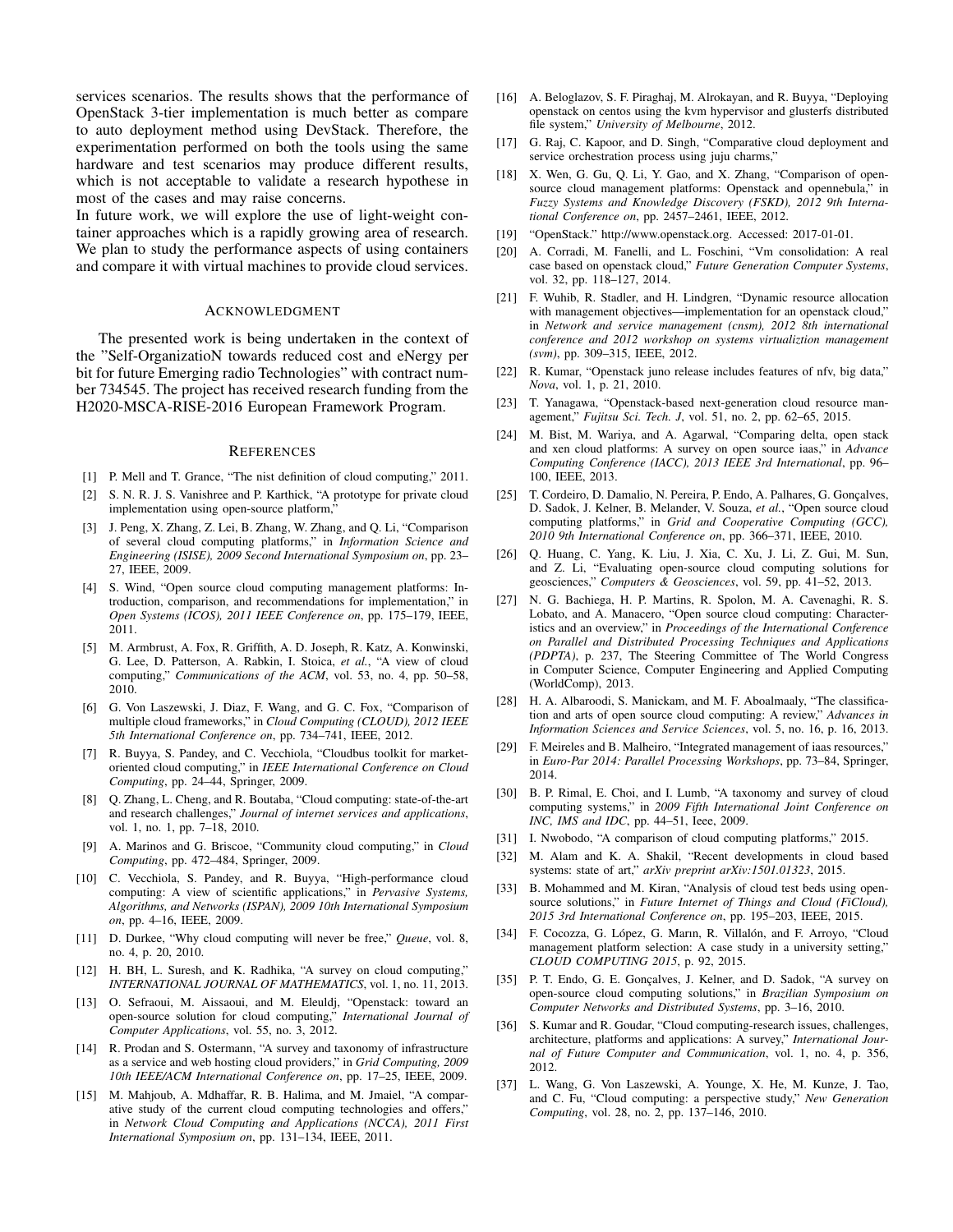# Table I: Comparison of IaaS Frameworks

| <b>Features</b>                           | <b>Nimbus</b>                                                                                                                                   | <b>Eucalyptus</b>                                                                       | Open-<br><b>Nebula</b>                                         | <b>OpenStack</b>                                                                                                | <b>CloudStack</b>                           | <b>Abicloud</b>                                 | <b>XEN Cloud</b><br><b>Platform</b>      |
|-------------------------------------------|-------------------------------------------------------------------------------------------------------------------------------------------------|-----------------------------------------------------------------------------------------|----------------------------------------------------------------|-----------------------------------------------------------------------------------------------------------------|---------------------------------------------|-------------------------------------------------|------------------------------------------|
| <b>Year</b>                               | $\overline{2009}$                                                                                                                               | $\overline{2008}$                                                                       | $\overline{2005}$                                              | $\overline{2010}$                                                                                               | $\overline{2010}$                           | $\overline{2009}$                               | $\overline{2012}$                        |
| <b>Developed</b><br>by                    | University<br>of Chicago                                                                                                                        | University<br>of<br>California,<br>Santa<br>Barbara,<br>Eucalyptus<br>system<br>company | European<br>Union                                              | Rackspace,<br><b>NASA</b>                                                                                       | Cloud.com                                   | Abiquo                                          | Citrix<br>Xen<br>Server                  |
| Main<br>pur-<br>pose                      | Scientific so-<br>lution                                                                                                                        | Private<br>Cloud                                                                        | Private<br>Cloud                                               | Provides<br>Cloud<br>Computing<br>services.                                                                     |                                             | Tool<br>for<br>automatic<br>cloud<br>management | Manage<br>cloud<br>computing<br>platform |
| <b>Architecture</b><br>/Structure         | Centralized                                                                                                                                     | Hierarchical                                                                            | Centralized                                                    | Distributed                                                                                                     | Hierarchical                                | Centralized                                     | Centralized                              |
| Cloud Ser-<br>vice Model                  | <b>IaaS</b>                                                                                                                                     | <b>IaaS</b>                                                                             | <b>IaaS</b>                                                    | <b>IaaS</b>                                                                                                     | <b>IaaS</b>                                 | <b>IaaS</b>                                     | <b>IaaS</b>                              |
| <b>Managed</b><br>by                      | $\overline{\phantom{0}}$                                                                                                                        | Eucalyptus<br>Systems                                                                   | C <sub>12G</sub> Labs                                          | OpenStack<br>Foundation                                                                                         | Apache<br>Software<br>Foundation            | $\qquad \qquad -$                               | $\overline{\phantom{0}}$                 |
| <b>Hypervisors</b>                        | KVM, XEN                                                                                                                                        | KVM, XEN,<br><b>VMWare</b><br>the<br>in<br>enterprise<br>edition.                       | KVM,<br>VMWare,<br><b>XEN</b>                                  | KVM,<br>VMware,<br>XEN, LXC,<br>QEMU,<br>Vsphere,<br>HyperV,<br>Microsoft<br>Hyper<br>UML,<br>V,<br>Virtual Box | KVM,<br>VMWare,<br>XEN, Oracle<br><b>VM</b> | KVM,<br>VMWare,<br>XEN,<br>Virtual Box          | Xen                                      |
| <b>Interface</b>                          | CLI                                                                                                                                             | CLI                                                                                     | CLI                                                            | CLI                                                                                                             |                                             | Web<br>interface                                | <b>CLI</b>                               |
| Compatible<br>with                        | <b>AWS</b><br>EC2,<br>S <sub>3</sub>                                                                                                            | <b>AWS</b><br>EC2,<br>S <sub>3</sub>                                                    | <b>AWS</b><br>EC2,<br>S3,<br>Native<br>XML/RPC,<br><b>OCCI</b> | <b>AWS</b><br>EC2,<br>S3, EBS and<br><b>OCCI</b>                                                                | $\equiv$                                    | <b>AWS EC2</b>                                  |                                          |
| <b>Supported</b><br><b>Platform</b>       | Linux                                                                                                                                           | Linux                                                                                   | Linux                                                          | Linux                                                                                                           | Linux                                       | Linux                                           | Linux                                    |
| Supported<br><b>Cloud</b><br><b>Types</b> | Public                                                                                                                                          | Private<br>and<br>hybrid                                                                | Private, pub-<br>lic, and hy-<br>brid                          | Private, pub-<br>lic, and hy-<br>brid                                                                           | $\qquad \qquad -$                           | Private, pub-<br>lic, and hy-<br>brid           | Public<br>and<br>private<br>clouds       |
| Programming Java, Python<br>Language      |                                                                                                                                                 | Java,<br>$\overline{C}$ ,<br>Python                                                     | $\overline{C_{n}}$<br>$C_{++}$<br>Java, Ruby                   | Python                                                                                                          | Java                                        | $C_{++}$<br>Java,<br>Ruby,<br>Python            | C, Python                                |
| <b>VMs</b><br>loca-<br>tion               | Physical<br>nodes                                                                                                                               | Node<br>controller                                                                      | Cluster node                                                   | Compute<br>Node                                                                                                 | $\equiv$                                    | Clouds<br>nodes                                 | <b>XCP</b> Host                          |
| <b>Networking</b>                         | IP assigned<br>using<br>a<br><b>DHCP</b><br>that<br>server<br>be<br>can<br>configured<br>in<br>two<br>i.e.<br>ways<br>centralized<br>and local. | Managed,<br>managed-<br>novLAN,<br>system,<br>static                                    | <b>VLAN</b>                                                    | Flat<br>Flat,<br>DHCP,<br><b>VLAN</b><br><b>DHCP</b>                                                            | <b>VLAN</b>                                 | WSManagemenVLAN,                                | Open<br>vSwitch                          |